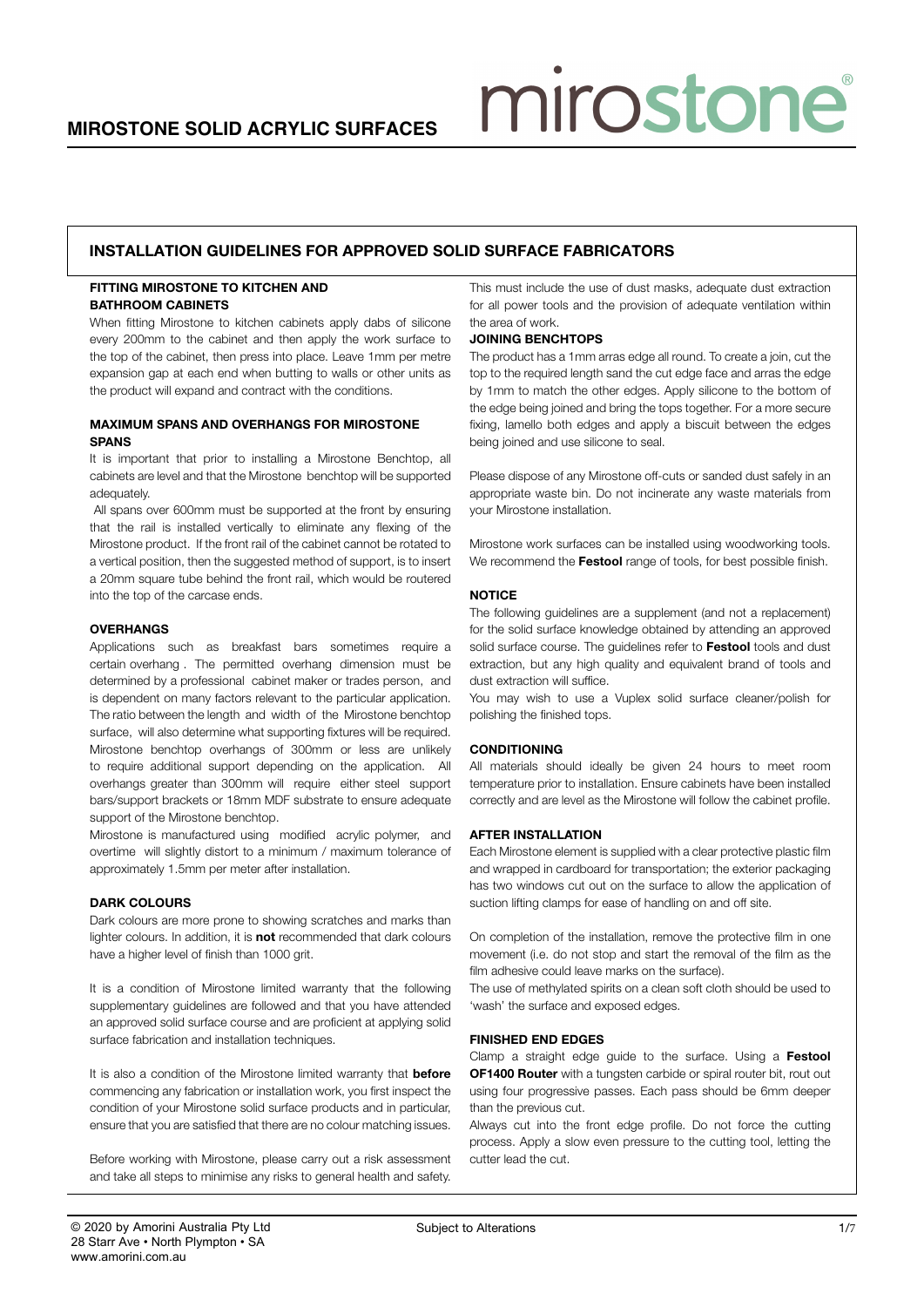# installation guidelines for approved solid surface fabricators

#### Resurfacing Mirostone

Using a Festool RO150 Rotex /random orbital sander set the machine to Rotex mode and start with a 120 grit work in a left/right and front / back pattern 4 times, then repeat using 240 grit, and then 400 grit, then 800 grit discs, wiping the surface clean between grades to remove any grit. Finish off with a final sanding all over the surface using a 1000 grit disc and wipe with a clean damp cloth. Apply Vuplex Cleaner / Polish to the solid surface polish and buff with a microfibre cloth.

#### Bowl, Sink, Tap cut outs and Inset Sinks:

Apply masking tape to the surface where the sink is to be cut out; this will allow you to see the markings and help protect the surface during the cutting. Use the bowl as your template or create a jig. Position the sink, bowl or tap cut out at least 75mm from any joint and keep as much distance as possible from the work surface edges. Drill the starting point hole carefully with your router bit or drill, using a Festool OF1400 Router with a tungsten carbide router blade or spiral cutter. Rout out using four progressive passes. Each pass should be 6mm deeper than the previous cut.

Always cut into the front edge profile. Do not force the cutting process. Apply a slow even pressure to the cutting tool, letting the cutter lead the cut.

#### NB: Always support the off cut to prevent it breaking away as you near the completion of the cut.

The cut out edges must be sanded smooth to remove any jagged areas and all internal corners of cut outs must have a minimum 18 mm radius to prevent stress cracking. In addition, the top and bottom edges of the cut out should be sanded to an approximate 1mm radius. Clean the cut out area with methylated spirits or similar. Fit the sink or bowl in accordance with your approved solid surface training. On completion of the sink installation, a thin bead of silicone should be applied around the sink to prevent moisture seeping into the cabinet below. Water will not affect the Mirostone surface as it is solid acrylic and is impervious to water. A packing piece may be required to increase the thickness of the material at the position where the inset sink clamps are being fitted.

#### NB: All brands and styles of undermount and inset sinks can be used with Mirostone.

#### Tap Holes:

Drill out using drill bit, speed bit or hole saw.

#### Drainer Grooves:

Because Mirostone is a solid surface you can create a 'waterfall' effect by having your drainer groove design moving from a depth of 2mm to 5mm. Elevate the drainer groove template at one end by 3mm and use a Festool OF1400 Router to achieve this effect.

#### COOKTOP CUT OUTS:

Mark the location of the cook top, bore all four corners using your 18mm router bit. Apply a straight edge to the pencil line between the two holes and rout out to the pencil line as described in bowl sink tap cut outs. After removing the piece turn the top over and glue in the corner reinforcing block. When these have set, turn over and run the router round the corners to match the cut out. End round the edges using a 6mm radius cutter. Apply the foil heat tape to the surface approximately 8/10mm and fold back, press the felt tape onto the foil and fold over and into the opening, repeat this for all edges. Using an MDF packer fit the cooktop and secure the cook top fixing bracket to the packer, this will act as a thermal barrier for the heat transfer from the bracket to the Mirostone and reduce the chances of cracking.

miroston

#### All Cut Outs: Stress cracking avoidance:

Sinks, bowls, taps, hot plates, waste disposal access points, plumbing pipes: whatever type of cut outs you form, it is vital you take the following steps to avoid the risk of stress cracking. All cook top cutouts must be routered and have the corner reinforcing blocks fitted together with the thermal barrier foil and felt.

#### The cut out edges must be sanded:

Smooth to remove any jagged areas and all internal corners of cut outs must have a minimum 18mm radius to prevent stress cracking. In addition, the top and bottom edges of the cut out should be end rounded to an approximate 6mm radius. Clean the cut out area with methylated spirit.

#### Profile Edges:

Mirostone elements are supplied with a 1mm arras. Alternatively, using a Festool OF 1400 Router with a tungsten carbide 2-flute router blade, you can create a unique look by routering a different profile edge.

#### Using the 900 element as a waterfall end

The Mirostone elements are finished on one side only, when using the 1000mm x 900mm element as a waterfall end you will need to sand the inside face of the Mirostone as this is not pre finished.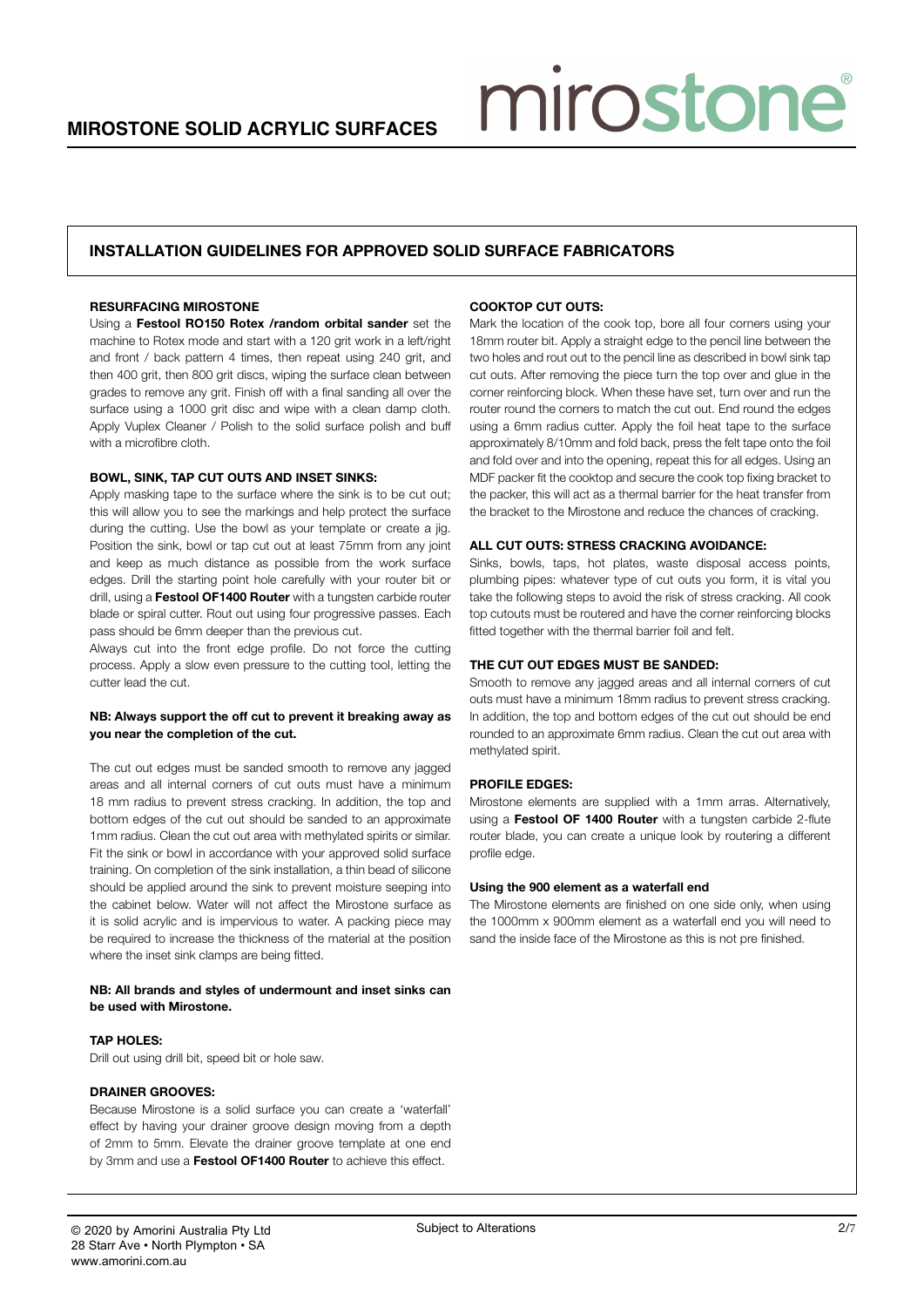miroston

# installation guidelines for approved solid surface fabricators

#### before first use

Be sure to give your worktops a once over with 'Selleys Sugarsoap' which will assist in eliminating any residue left by the protective sheet which is removed during the installation of your worktops. This can be purchased from all leading hardware stores.

### everyday cleaning and general care

Mirostone® is a non-porous surface meaning that it is water and stain resistant. If you do spill something on your surface we recommend wiping the worktops with warm soapy water a damp cloth. In addition, the Unika Solid Surface Worktop Cleaner is specially formulated to remove the most stubborn stains on your tops. Whilst Mirostone® is tough, it is not indestructible. Use of the product outside of the guidelines referred to in the installation guide can cause unnecessary damage. We always recommend using a cutting board when preparing food and never cutting directly on the Mirostone® surface to avoid blunting kitchen knives or damaging the surface of your bench top.

#### heat resistance

Mirostone® is heat resistant, however like most solid surface worktop materials Mirostone® can be damaged by sudden and rapid surface temperature changes. We always recommend placing hot pots, oven trays and fry pans onto a wooden chopping board or similar object to absorb the heat. We also recommend that electric fry pans and slow cookers are also used on a similar object and not directly on the worktop as these can also produce extremely high levels of heat.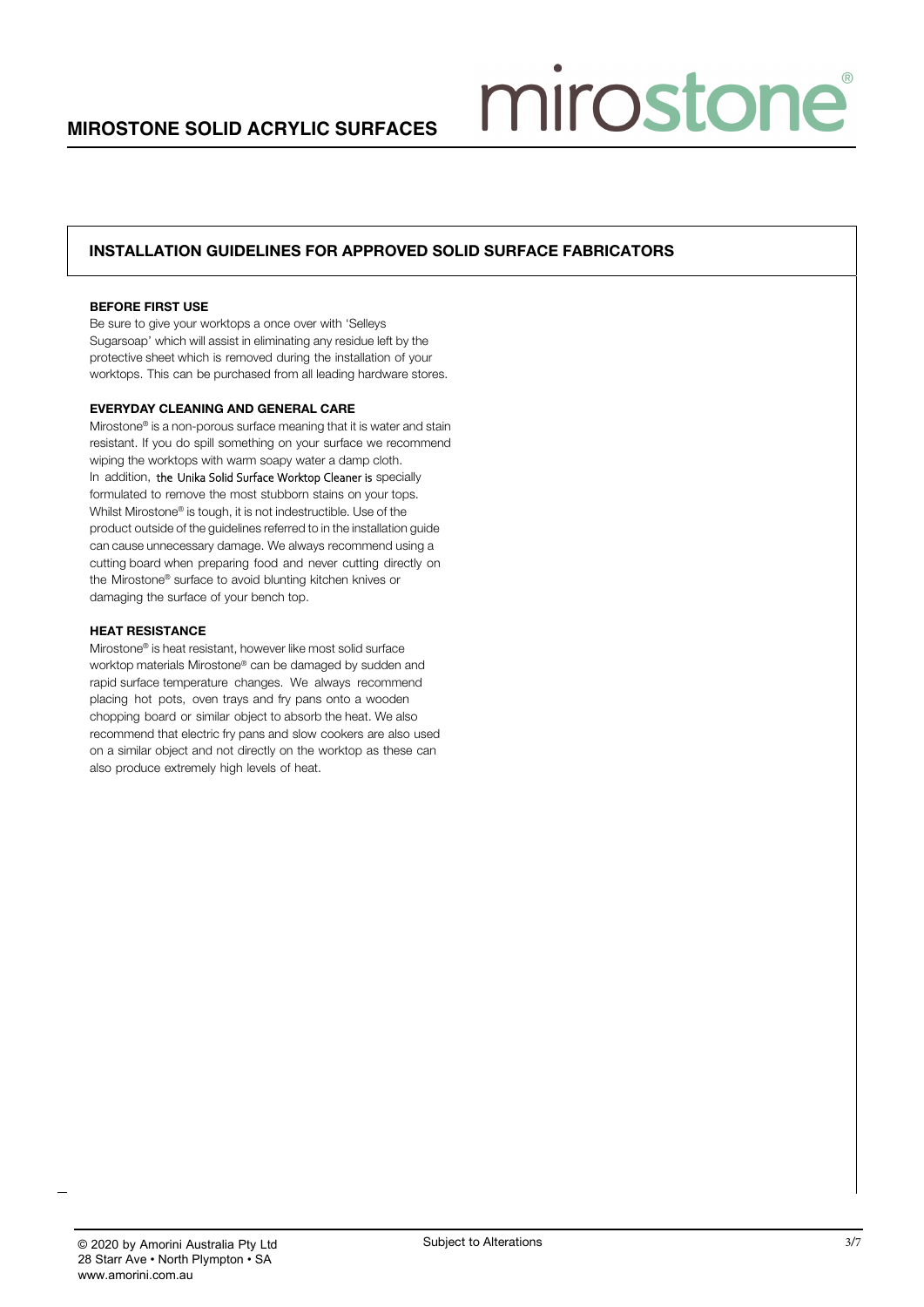# Health hazard information

#### POTENTIAL HEALTH EFFECTS

#### Information:

"Mirostone" Solid Surface Material is not hazardous as shipped. However, operations such as sawing, routing, drilling and sanding can generate dust. High concentrations of dust can irritate eyes, nose and respiratory passages and cause coughing and sneezing. Since there are no exposure limits established for dust from "Mirostone" Solid Surface Material, Amorini recommends using the exposure limits for Polyester Polymer, Hydrated Alumina, Aluminium Hydroxide, Aluminium Tri-hydroxide, Methyl Methacrylate, Butyl Acrylate.

Please see details in the Personal Protection/Exposure Control Section of this MSDS.

"Mirostone" Solid Surface Material does not off gas at room temperature. At higher temperatures, small amount of Polyester Polymer, Hydrated Alumina, Aluminium Hydroxide, Aluminium Tri-hydroxide, Methyl Methacrylate, Butyl Acrylate can be released, the amounts of which are dependent upon temperature, time and other variables.

Individuals with pre-existing diseases of the lungs or skin may have increased susceptibility to the effects of overexposure to Polyester Polymer, Methyl Methacrylate, Butyl Acrylate.

#### HEALTH HAZARD INFORMATION

Polyester Polymer, Hydrated Alumina, Aluminium Hydroxide, Aluminium Tri-hydroxide, Methyl Methacrylate, Butyl Acrylate

#### Carcinogenicity Information:

None of the components present in this material at concentrations equal to or greater than 0.1% are listed by IAR, NTP, OSHA or ACGIH as a carcinogen.

#### FIRST AID

#### Inhalation:

No specific intervention is indicated as the compound is not likely to be hazardous by inhalation. However, if large amounts of dust are inhaled, or if exposed to fumes from overheating or combustion, remove to fresh air. Consult a physician if breathing is difficult or if symptoms persist.

#### Contact with Skin:

The compound is not likely to be hazardous by skin contact but cleansing the skin after use is advisable.

#### Eye Contact:

In case of contact, immediately flush eyes with plenty of water for at least 15 minutes. Call a physician.

miroston

#### Ingestion:

No specific intervention is indicated as compound is not likely to be hazardous by ingestion. Consult a physician if necessary.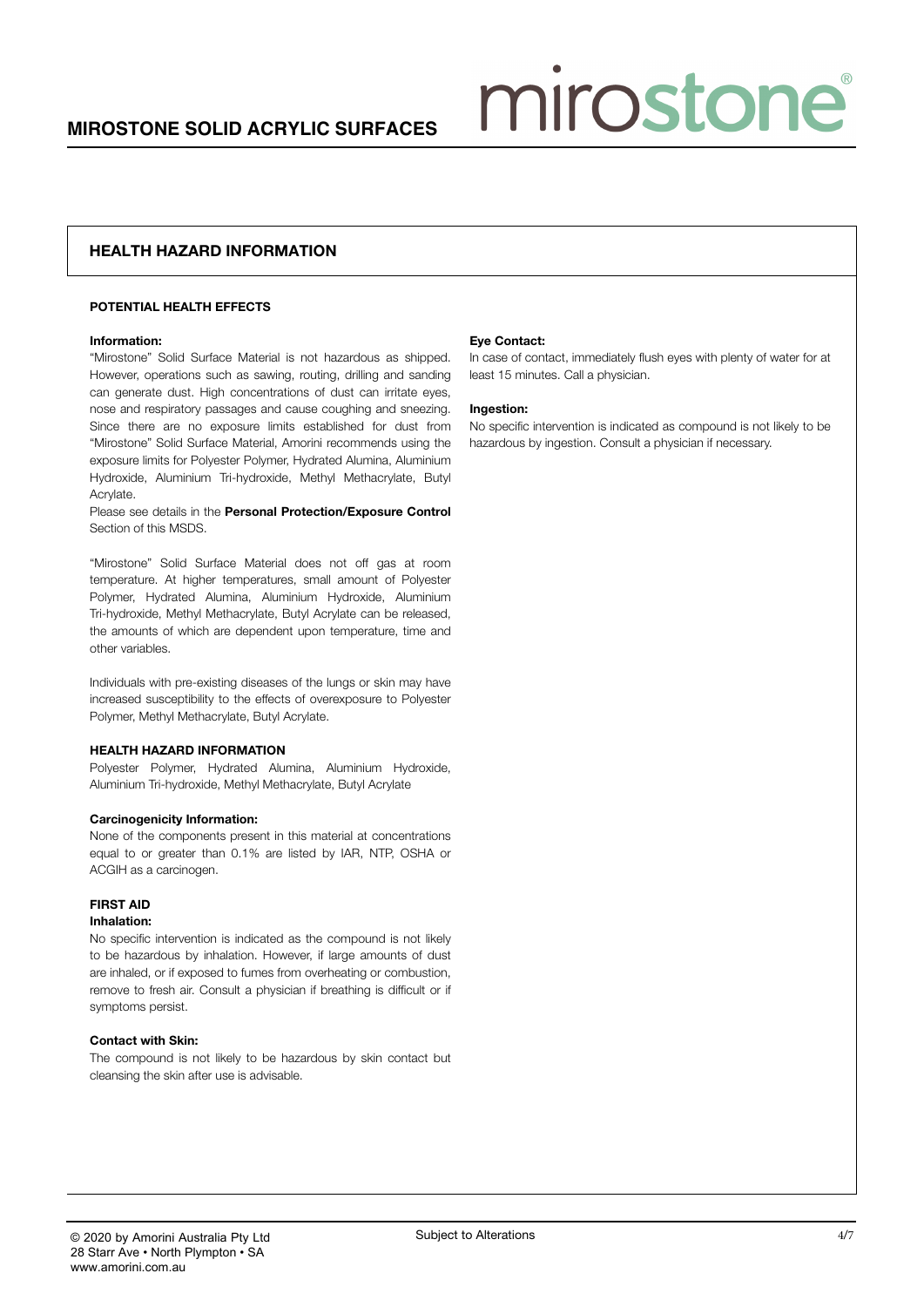# mirostone

# material safety data sheet (M.S.D.S.)

#### COMPANY DETAILS

| <b>Company Name:</b>  | Amorini Australia Pty Ltd (ACN 109 941 755) |
|-----------------------|---------------------------------------------|
| Address:              | PO Box 663                                  |
|                       | Parkholme SA 5043                           |
| Telephone:            | (08) 8376 7904                              |
| <b>Facsimile:</b>     | n/a                                         |
| <b>Emergency Tel:</b> | (08) 8376 7904                              |
|                       |                                             |

#### **IDENTIFICATION**

Product Name: Mirostone 20mm solid surface

#### PHYSICAL & CHEMICAL PROPERTIES

% Volatiles: 0% at room temperature Solubility in Water: Insoluble Form: 20mm solid sheet Specific Gravity: 1.74 +/- 0.2

# INGREDIENTS

Material: "Acrylic Modified unsaturated polyester polymer" 35-45%Cas, Number ; Mixture "Hydrated Alumina, Aluminium Hydroxide, Aluminium Tri-hydroxide" 55-65 % Cas, Number 21645512

#### Exposure limits may be applicable for the following:

Methyl Methacrylate <1 Butyl Acrylate <1 Polyester Polymer <1 Hydrated Alumina <1 Aluminium Hydroxide <1 Aluminium Tri-hydroxide <1

#### Components (Remarks):

Material is not known to contain Toxic Chemicals under Section 313 of Title III of the Superfund Amendments and Reauthorisation Act of 1986 and 40 CFR part 372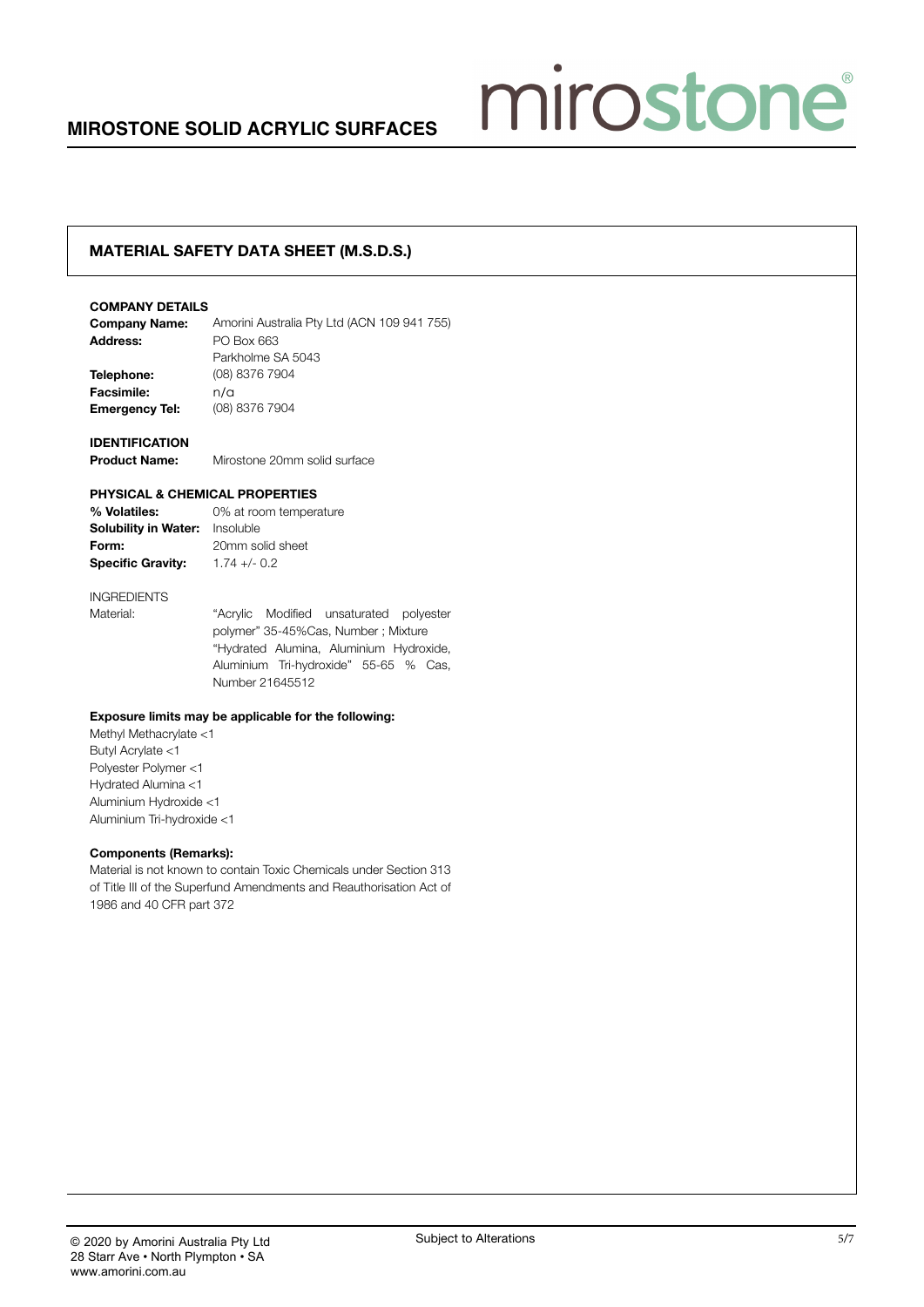# Health hazard information

#### PERSONAL PROTECTION & EXPOSURE CONTROLS

#### Engineering Controls:

Use ventilation that is adequate to keep employee exposure to airborne concentrations below recommended limits. Provide for appropriate exhaust ventilation and dust collection at machinery.

#### Eye/Face Protection:

Wear safety glasses during operations such as sawing, Sanding, drilling or routering.

#### Respirators:

During grinding, sanding or sawing operations, if airborne particulate concentrations are expected to exceed permissible exposure limits, use a half face NIOSH approved air purifying respirator with type N100 filter. Respirators should be selected based on the form and concentrations of the contaminant in air and in accordance with OSHA Respiratory Protection Standard CFR 1910.134.

#### Protective Clothing:

Wear leather or cotton gloves when handling large pieces and during operations such as sawing, routing or drilling.

#### EXPOSURE GUIDLINES

#### Exposure Limits "Mirostone" Solid Surface Material:

Polyester Polymer, Hydrated Alumina, Aluminium Hydroxide, Aluminium Tri-hydroxide, Methyl Methacrylate, Butyl Acrylate

10 mg/m3, 8 hr. TWA, total dust 5 mg/m3, 8 hr. TWA, respirable dust

#### PEL (OSHA):

Particulates (Not Otherwise Regulated) 15 mg/m3, 8 hr. TWA, total dust 5 mg/m3, 8 hr. TWA, respirable dust

#### TLV (ACGIH):

Particulates (Insoluble) not otherwise classified 10 mg/m3, inhalable particulate 8 hr. TWA 3 mg/m3, respirable particulate 8 hr. TWA

#### Methyl Methacrylate

FEL (OSHA) 100 ppm, 410 mc/m3, 8 hr. TWA TLV (ACGIH) 50 ppm, 8 hr. TWA, STEL 100 ppm, A4 Sensitiser \*AEL (Amorini) None established

#### Butyl Acrylate

FEL (OSHA) None established TLV (ACGIH) 2 ppm, 8 hr. TWA, A4 sensitiser \* AEL (Amorini) 2 ppm, 8 & 12 hr. TWA, skin

• AEL is Amorini's Acceptable Exposure Limit. Where governmentally imposed occupational exposure limits that are lower than the AEL are in effect, such limits shall take precedence.

miroston

#### FIRE FIGHTING MEASURES

#### Flammable Properties:

"Mirostone" Solid Surface Material can be combusted only with difficulty.

Hazardous gases/vapours produced in a fire are carbon monoxide, methyl methacrylate, butyl acrylate and aldehydes.

#### Extinguishing:

Water, Dry Chemical, CO2, Foam.

#### Fire Fighting Instructions:

Keep personnel removed and upwind of fire. Wear self-contained breathing apparatus.